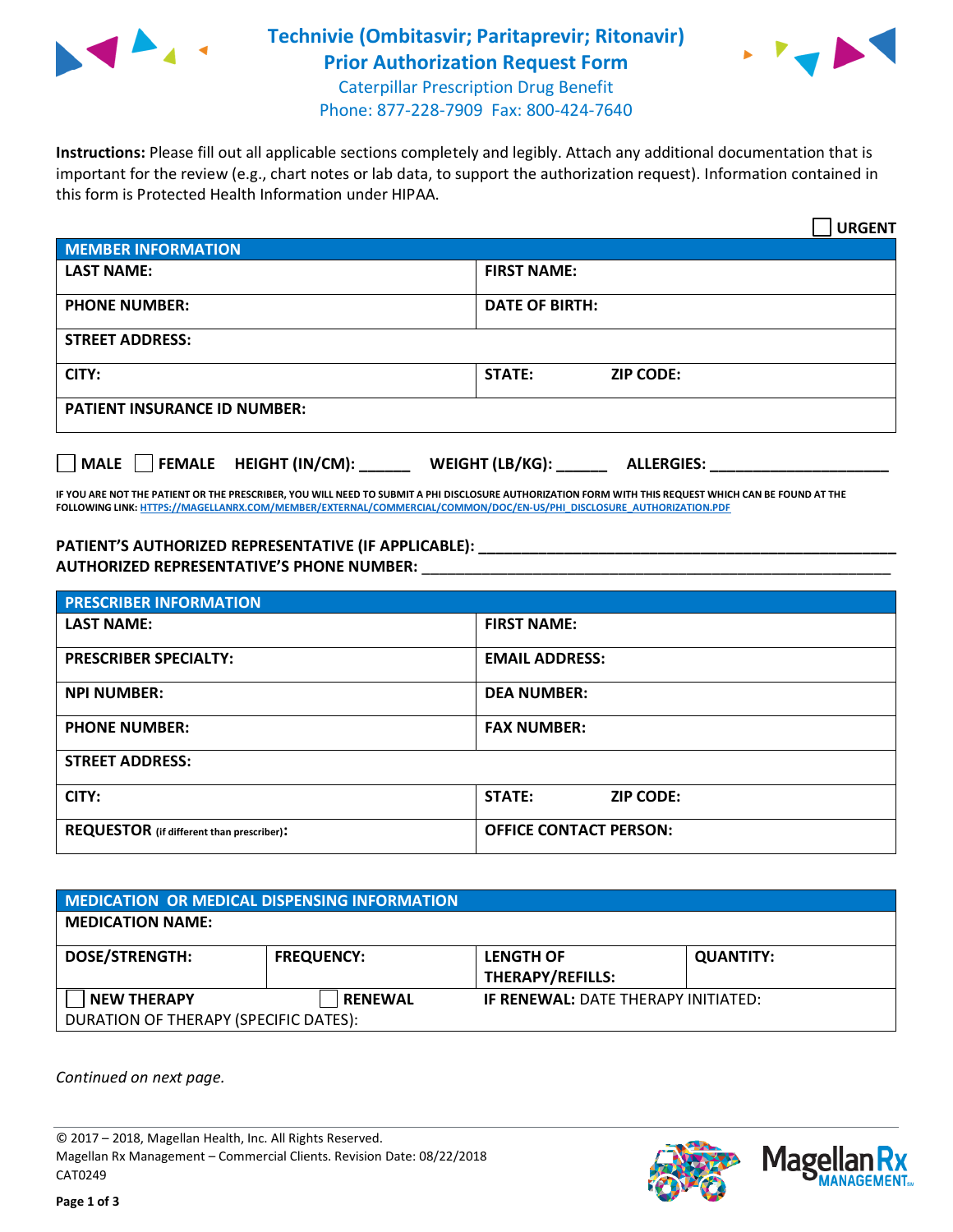



| MEMBER'S LAST NAME: ______________________________                                                                                                               | MEMBER'S FIRST NAME: NAME:                                                                                                                                                                                                                                                                                                                                                                                                                             |                                                       |  |  |
|------------------------------------------------------------------------------------------------------------------------------------------------------------------|--------------------------------------------------------------------------------------------------------------------------------------------------------------------------------------------------------------------------------------------------------------------------------------------------------------------------------------------------------------------------------------------------------------------------------------------------------|-------------------------------------------------------|--|--|
|                                                                                                                                                                  | 1. HAS THE PATIENT TRIED ANY OTHER MEDICATIONS FOR THIS CONDITION?                                                                                                                                                                                                                                                                                                                                                                                     | YES (if yes, complete below)<br>NO                    |  |  |
| <b>MEDICATION/THERAPY (SPECIFY</b><br>DRUG NAME AND DOSAGE):                                                                                                     | <b>DURATION OF THERAPY (SPECIFY</b><br>DATES):                                                                                                                                                                                                                                                                                                                                                                                                         | <b>RESPONSE/REASON FOR</b><br><b>FAILURE/ALLERGY:</b> |  |  |
| <b>2. LIST DIAGNOSES:</b>                                                                                                                                        |                                                                                                                                                                                                                                                                                                                                                                                                                                                        | <b>ICD-10:</b>                                        |  |  |
| $\Box$ Chronic hepatitis C virus infection (HCV)<br>□ Other diagnosis: ____________________ICD-10__________________________________                              |                                                                                                                                                                                                                                                                                                                                                                                                                                                        |                                                       |  |  |
| PRIOR AUTHORIZATION.                                                                                                                                             | 3. REQUIRED CLINICAL INFORMATION: PLEASE PROVIDE ALL RELEVANT CLINICAL INFORMATION TO SUPPORT A                                                                                                                                                                                                                                                                                                                                                        |                                                       |  |  |
| <b>Clinical Information:</b><br>Is this a request for re-treatment with Technivie?* $\Box$ Yes $\Box$ No                                                         | *Please submit patient chart notes with clinical rationale explaining why re-treatment is necessary.                                                                                                                                                                                                                                                                                                                                                   |                                                       |  |  |
| Does the patient have a genotype 4 infection?* $\square$ Yes $\square$ No<br>*Please submit chart documentation.                                                 |                                                                                                                                                                                                                                                                                                                                                                                                                                                        |                                                       |  |  |
|                                                                                                                                                                  | Is the prescriber a hepatologist, gastroenterologist or an infectious disease specialist? $\Box$ Yes $\Box$ No                                                                                                                                                                                                                                                                                                                                         |                                                       |  |  |
| Does the patient have moderate or severe hepatic impairment (Child-Pugh B or C)? $\Box$ Yes $\Box$ No                                                            |                                                                                                                                                                                                                                                                                                                                                                                                                                                        |                                                       |  |  |
| Has the patient been previously treated for the chronic hepatitis C virus infection? $\Box$ Yes $\Box$ No                                                        |                                                                                                                                                                                                                                                                                                                                                                                                                                                        |                                                       |  |  |
| Are there any other comments, diagnoses, symptoms, medications tried or failed, and/or any other information the<br>physician feels is important to this review? |                                                                                                                                                                                                                                                                                                                                                                                                                                                        |                                                       |  |  |
|                                                                                                                                                                  |                                                                                                                                                                                                                                                                                                                                                                                                                                                        |                                                       |  |  |
| information is received.                                                                                                                                         | Please note: Not all drugs/diagnosis are covered on all plans. This request may be denied unless all required                                                                                                                                                                                                                                                                                                                                          |                                                       |  |  |
|                                                                                                                                                                  | ATTESTATION: I attest the information provided is true and accurate to the best of my knowledge. I understand that<br>the Health Plan, insurer, Medical Group or its designees may perform a routine audit and request the medical<br>information necessary to verify the accuracy of the information reported on this form.                                                                                                                           |                                                       |  |  |
| Prescriber Signature or Electronic I.D. Verification:                                                                                                            |                                                                                                                                                                                                                                                                                                                                                                                                                                                        | Date:                                                 |  |  |
| and arrange for the return or destruction of these documents.                                                                                                    | CONFIDENTIALITY NOTICE: The documents accompanying this transmission contain confidential health information that is legally privileged. If<br>you are not the intended recipient, you are hereby notified that any disclosure, copying, distribution, or action taken in reliance on the contents<br>of these documents is strictly prohibited. If you have received this information in error, please notify the sender immediately (via return FAX) |                                                       |  |  |